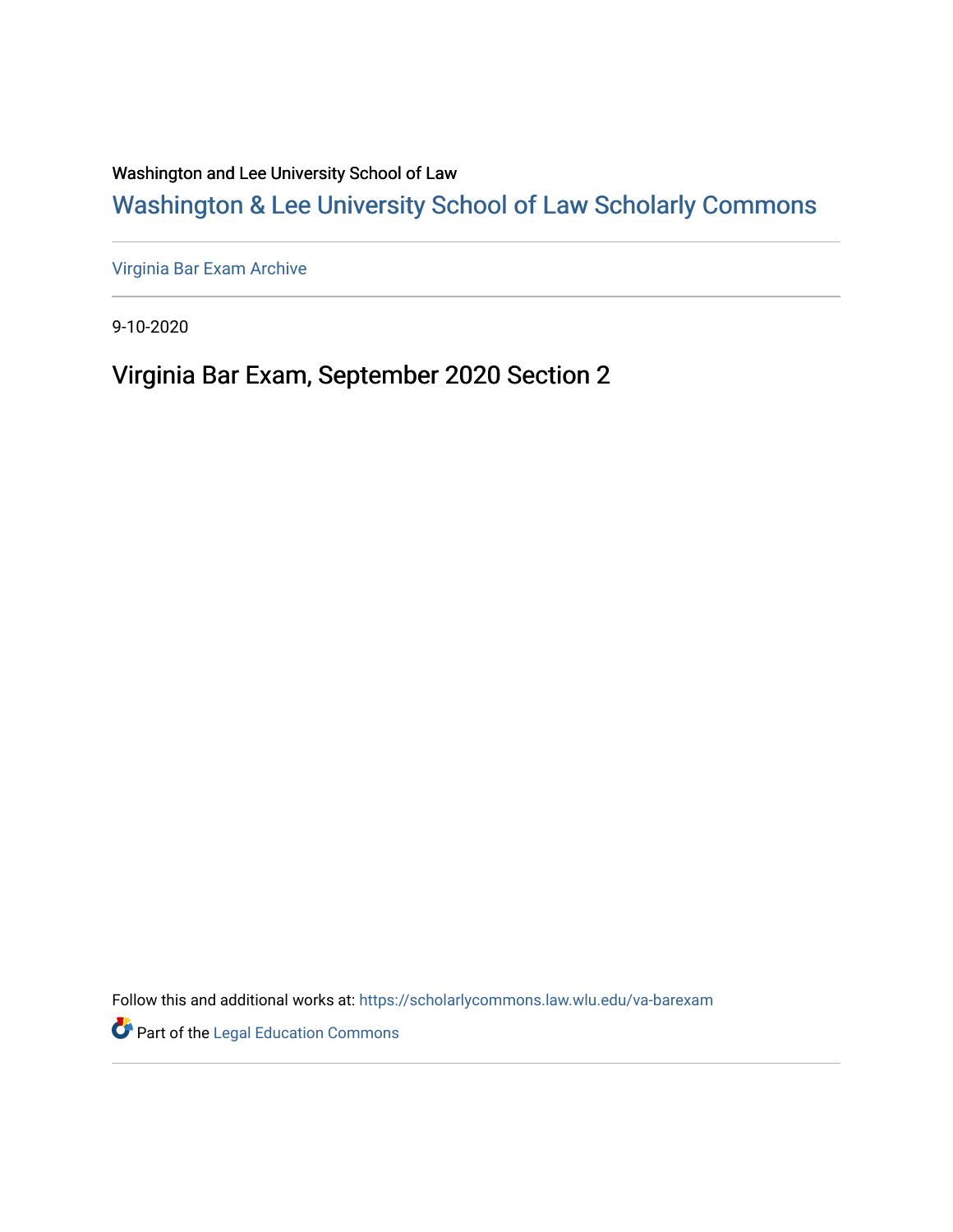VIRGINIA BOARD OF BAR EXAMINERS Richmond, Virginia – September 10, 2020

## **GREEN BOOKLET** - Write your answer to Question 6 in the GREEN Answer Booklet 6

**6.** In June 2017, Patrick was shopping at Big Green Gifts (BGG) in Norfolk, Virginia, when he slipped on liquid on the floor of a store aisle and fell. Patrick, who is a 50-year-old physical therapist living in Norfolk, complained of injury to his lower back as a result of the accident. BGG is a New Hampshire corporation with its principal place of business in Hanover, New Hampshire.

In June 2018, Patrick timely filed a Complaint against BGG in the United States District Court for the Eastern District of Virginia, Norfolk Division, properly alleging diversity jurisdiction and seeking damages for personal injury as a result of BGG's negligence.

In September 2018, during discovery, BGG filed a motion with the court requesting an order requiring Patrick to submit to (1) a physical examination by a physician, and (2) a mental examination by a psychiatrist. Over Patrick's objections to the motion, the court ordered Patrick to submit to the requested examinations.

In October 2018, just days before the discovery cut-off date provided in the court's Pre-Trial Scheduling Order, BGG, without Patrick's consent, served Patrick with a Notice of Trial Deposition of Dr. Jones, an orthopedic surgeon in Charlottesville, Virginia, who had treated Patrick for injuries related to a motor vehicle accident in 2014. BGG wanted to use the deposition testimony at trial because Dr. Jones charges \$600 for a deposition and \$7,000 per day to testify in person at trial. Patrick intends to object to the Notice of Trial Deposition of Dr. Jones.

- **(a) Did the court err by ordering Patrick to submit to (1) the physical examination and (2) the mental examination? Explain fully.**
- **(b) Upon what bases should Patrick object to the Notice of Trial Deposition of Dr. Jones and how should the court rule? Explain fully.**

**\* \* \* \* \***

## **PURPLE BOOKLET** - Write your answer to Question 7 in the PURPLE Answer Booklet 7

**7.** Emma, a wealthy resident of Richmond, Virginia, was the proud owner of a sizeable private coin collection, including a very valuable gold Canadian Maple Leaf coin (Maple Leaf). The coin had been appraised at over \$1,000,000.

Emma's neighbor, Silvio, was a coin dealer from whom Emma had bought several coins in the past. Before leaving on an extended vacation to South America, Emma gave Silvio a key to her house and the entry code to her silent burglar alarm system. She asked Silvio if he would keep an eye out for her collection and periodically go into her house to see that things were in order. She asked him to be especially vigilant about the Maple Leaf coin. Silvio agreed.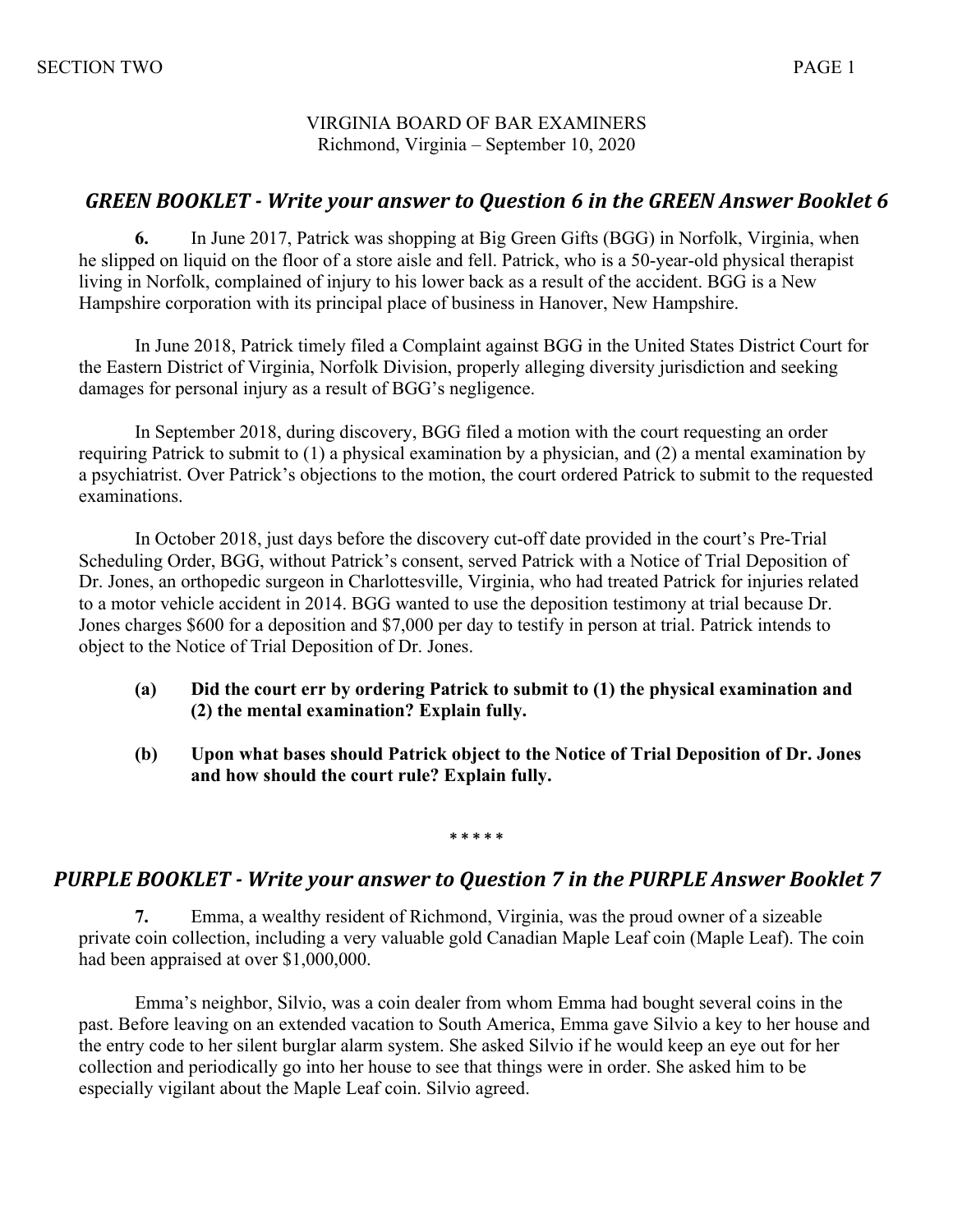Silvio's antique gallery was experiencing financial difficulties. He had connections in the stolen coin market and thought he could probably find a private collector who would pay handsomely for Emma's Maple Leaf coin. Silvio secretly developed a scheme in which he would make it appear that thieves had broken into Emma's house and stolen the coin. He knew there was a period of delay before the burglar alarm would trip and the police would respond. Accordingly, late one night, Silvio, using the key Emma had given him, entered the house without turning off the alarm system, and proceeded quickly down the hall to where the coin was stored. On the way, he overturned some furniture to make it look like a real break-in. He grabbed the coin, exited through the back door, and hid the coin in his basement. The police arrived within five minutes.

Another private collector who did business with Silvio's gallery delivered to Silvio a 1913 Liberty Head nickel (Liberty Head) worth about \$2,000,000 for which he wanted Silvio to find a buyer. Silvio stored the Liberty Head in a vault in his gallery and began soliciting potential buyers.

Emma returned from her vacation and learned of the "break-in." She later learned through various channels that Silvio had been the one who took the Maple Leaf coin, but she did not report it to the authorities. She also learned that Silvio was trying to sell the Liberty Head coin and that the owner was insisting on getting \$2,000,000 for it. She told Silvio that she knew he had both the Maple Leaf and the Liberty Head coins and that she intended to report him to the police, but that she would refrain from doing so if he would sell the Liberty Head to her for \$750,000. Silvio refused.

Emma met with Larry, her attorney, and told him about Silvio's theft of the Maple Leaf coin and about the Liberty Head coin. She told Larry that she would be willing to forget about the Maple Leaf if she could get the Liberty Head at a bargain price.

Emma instructed Larry to do the following: to get in touch with Silvio on her behalf, tell Silvio that Emma knew that Silvio had taken the Maple Leaf, and tell Silvio she would report it to the law enforcement authorities unless Silvio agreed to sell the Liberty Head to Emma for \$750,000.

- **(a) Of what crimes, if any, is Silvio guilty? Explain fully.**
- **(b) Of what crime, if any, is Emma guilty? Explain fully.**
- **(c) Can Larry ethically carry out Emma's instructions? Explain fully.**
- **(d) What ethical obligation, if any, does Larry have to disclose to law enforcement authorities what Emma has revealed to him? Explain fully.**

#### **\* \* \* \* \***

## GOLD BOOKLET - Write your answer to Question 8 in the GOLD Answer Booklet 8

**8.** Joe Johnson, a long-time resident of the City of Alexandria, Virginia (City), was seriously injured during a fire which burned down his townhouse in the historic district of the City.

Although City firefighters arrived promptly, the fire hydrant located in front of Joe's house did not produce a sufficient, uninterrupted flow of water. Firefighters had to resort to the next closest fire hydrant,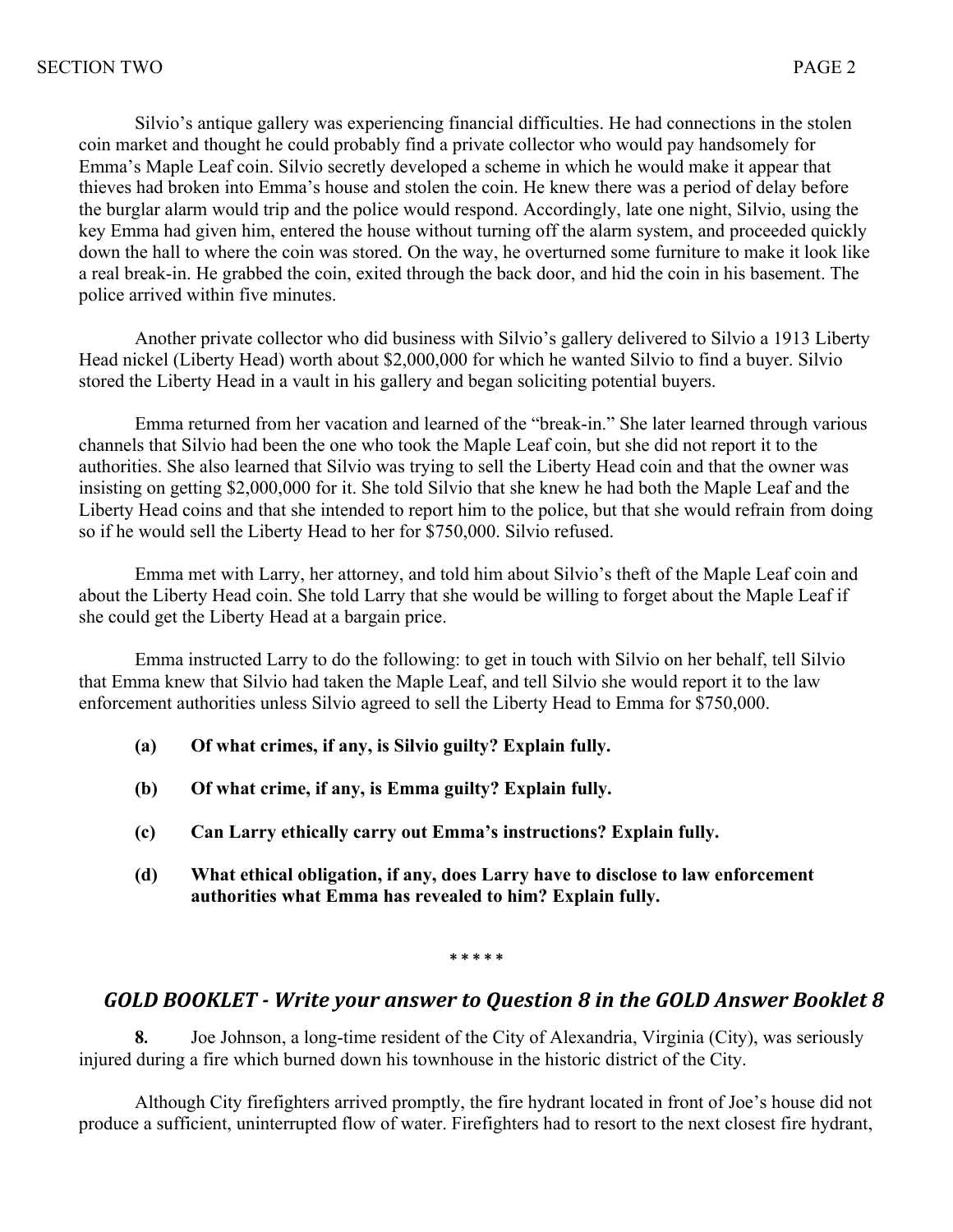about 1,000 feet away, which delayed their efforts to rescue Joe and to put out the fire. The City installed and maintained all fire hydrants in the City without additional charge to residents.

As a result of the fire, Joe suffered smoke inhalation as well as serious burns, and has since then required the use of a portable oxygen tank at all times.

Joe's next-door neighbor Lucy, who is also a City resident, submitted a written request to the City for a copy of a recently completed report, by a City-retained consulting engineer, analyzing variances in water pressure by district throughout the municipal water supply system. Lucy thought to herself that the fire hydrant problem was really due to the City's inept failure to maintain adequate and consistent water pressure throughout its system. The City's water supply system was purchased 40 years ago from a private, for-profit company. Since then, the City has imposed a per gallon water usage fee on all residential and commercial customers.

Without communicating with the City, Joe filed in the Circuit Court of the City of Alexandria a personal injury complaint against the City, alleging negligence on the part of the City in failing to adequately maintain the fire hydrant in front of his house. Joe's complaint sought \$2,000,000 in damages and included a request for a jury trial.

In response, the City filed a plea in bar, asserting that Joe had not provided the City with the required notice of claim and that sovereign immunity barred Joe's complaint. The Circuit Court heard legal argument on the sovereign immunity defense only. Because the City did not dispute the factual allegations in Joe's complaint, the Circuit Court declined Joe's request for a jury trial on this portion of the plea in bar, deciding instead to accept as true the facts alleged in Joe's complaint.

- **(a) How should the Circuit Court rule on the City's defense of sovereign immunity to Joe's complaint? Explain fully.**
- **(b)** *For purposes of subpart (b) only***: How should the Circuit Court rule if Joe's complaint**  *instead* **set forth Lucy's theory that the proximate cause of Joe's injuries from the fire was the City's systemic negligent maintenance of its water supply system, which prevented a sufficient flow of water to the fire hydrant in front of Joe's townhouse? Explain fully.**
- **(c) Was Lucy entitled under Virginia law to review and receive a copy of the Cityretained consulting engineer's report regarding water pressure variances throughout the City's water supply system? Explain fully.**
- **(d) What was the required notice which the City maintained Joe was obligated to provide, when was it required to be provided, and what is the consequence of not providing such notice? Explain fully.**

#### \* \* \* \* \*

## *ORANGE BOOKLET - Write your answer to Question 9 in the ORANGE Answer Booklet 9*

**9.** In 2016, Dr. Ted Thomas, a widower and resident of Charlottesville, Virginia, executed a valid will in which he named his sister Sara as executor and made the following bequest: "I leave all my